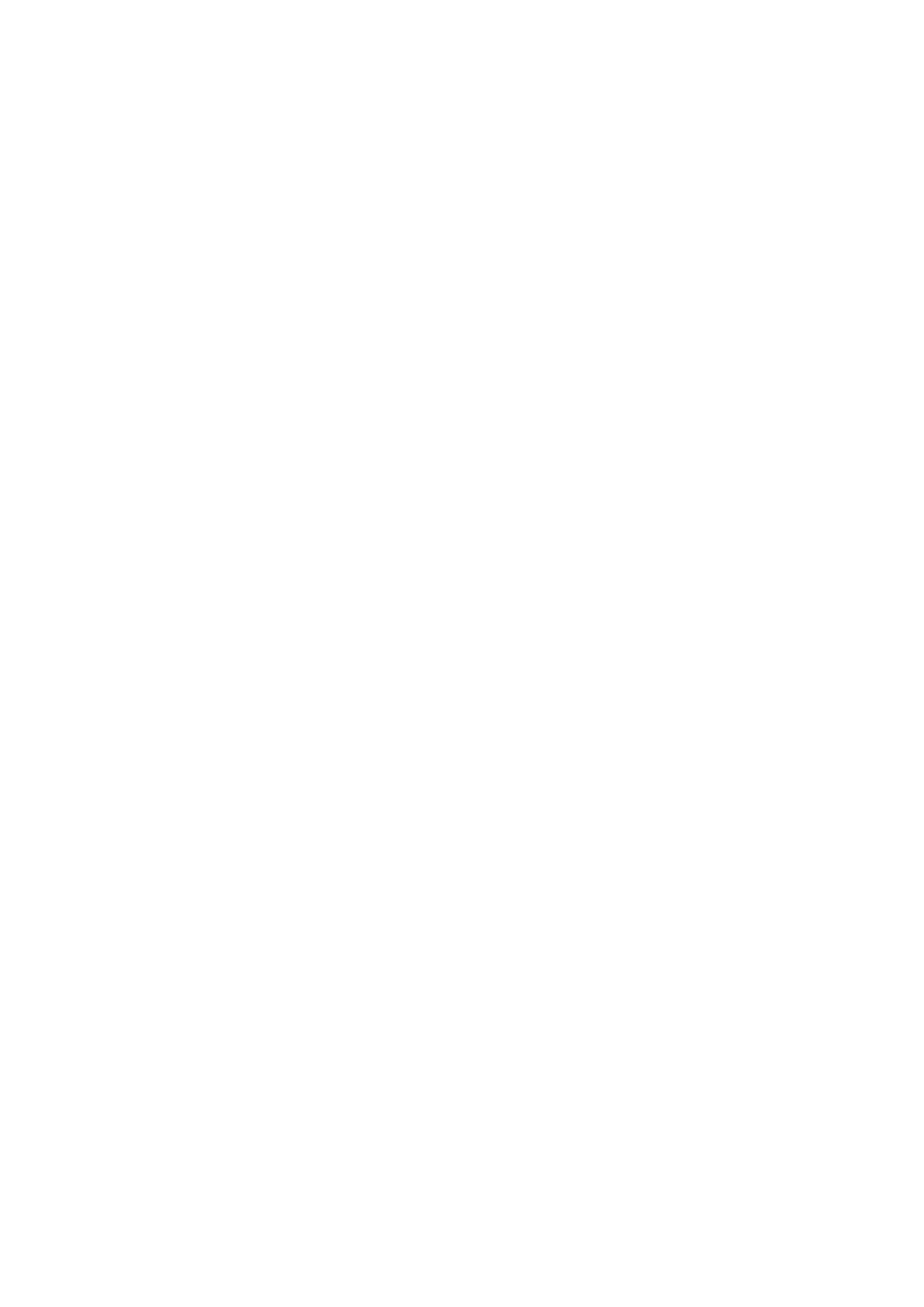# **SCHEDULE**

# **Maximum rate under section 14(2)(b)**

| <b>PARISH</b>   | MAXIMUM RATE PENCE IN $\boldsymbol{\mathit{E}}$ |
|-----------------|-------------------------------------------------|
| Andreas         | $15\,$                                          |
| Arbory          | $10\,$                                          |
| Ballaugh        | $14\,$                                          |
| Braddan         | $\boldsymbol{6}$                                |
| <b>Bride</b>    | $\boldsymbol{6}$                                |
| German          | $11\,$                                          |
| Jurby           | $16\,$                                          |
| Lezayre         | $11\,$                                          |
| Lonan           | 13                                              |
| Malew           | $\boldsymbol{6}$                                |
| $\mbox{Marown}$ | $15\,$                                          |
| Maughold        | $11\,$                                          |
| $\rm Michael$   | $\!\!8.5\!$                                     |
| Onchan          | $15\,$                                          |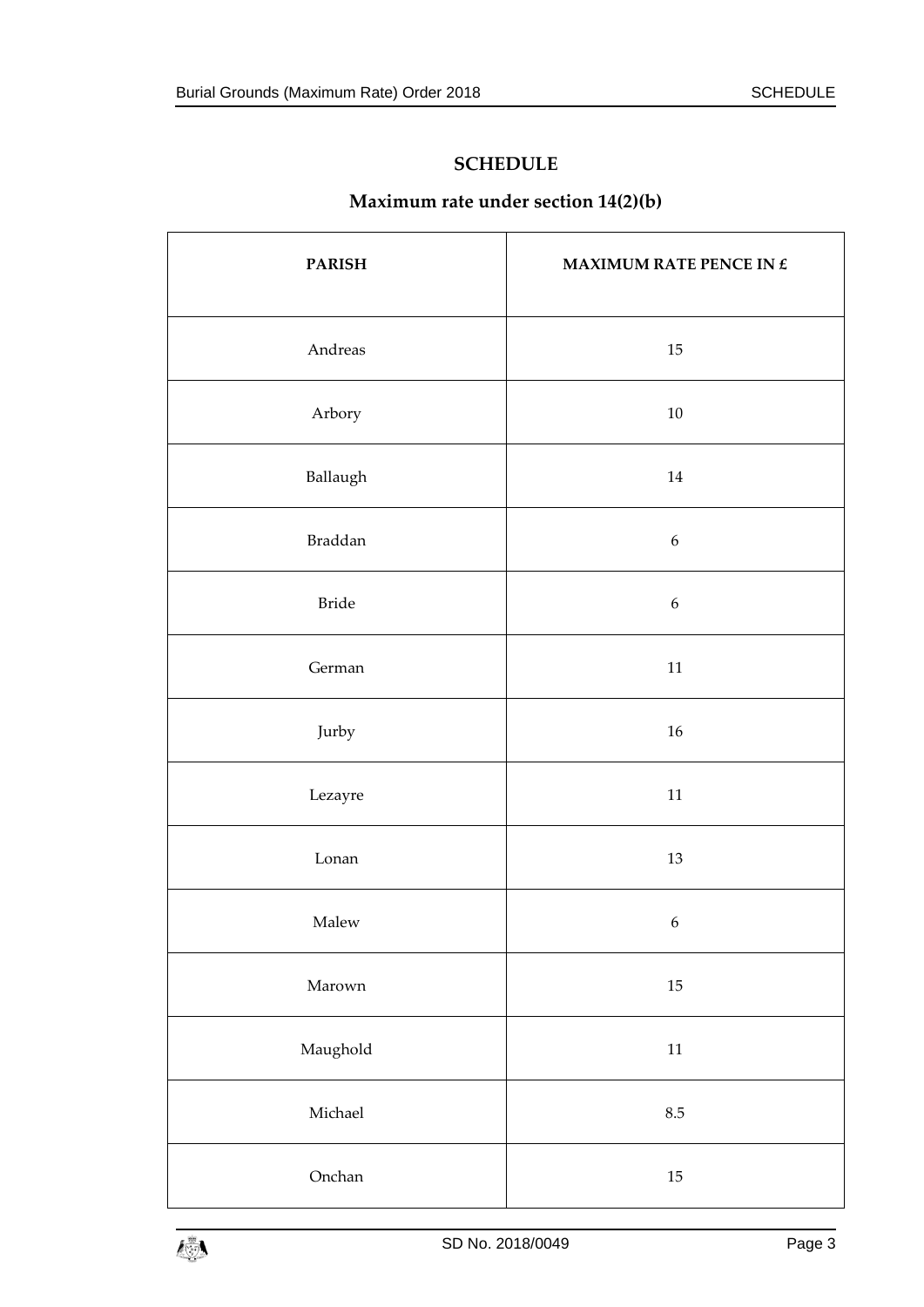| Patrick | 10 |
|---------|----|
| Rushen  | 14 |
| Santon  | 8  |